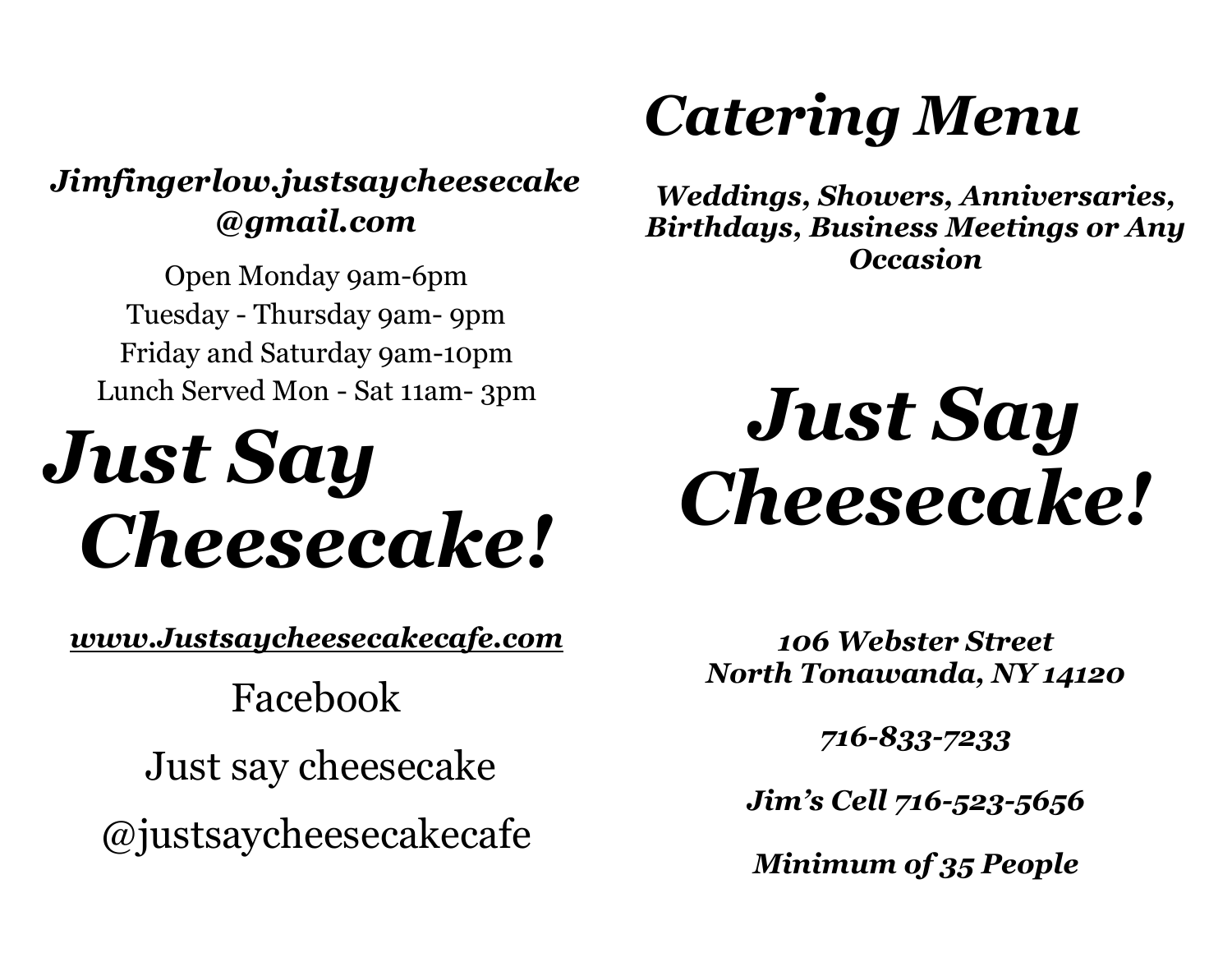#### **OUR STORY**

**Recipe from our grandmother, or as we remember her, Babci....**

Family owned and operated since 1990. We, at **Just Say Cheesecake,** Has created thousands of wedding cakes and specialty cakes customized to our client's specifications. Still creating, we use our original recipe from our grandmother, Jane, or as we remember her Babci. Our varieties have evolved from a simple 8 flavors to over 50 and, as always, still bake traditional batter cake for any occasion. Our business has grown from a small store front selling cheesecake at a Local farmers market to a large business which now includes Lunch and Catering. But, like always, baking cheesecake and creating edible works of art for your special occasions is the heart of our business. Jim & Dan P.S. Thank You for considering us for your next event.

A party without a cake is just a meeting….

We will only use the freshest and finest ingredients in everything we make.

P.S. Thank You for considering us for your next event.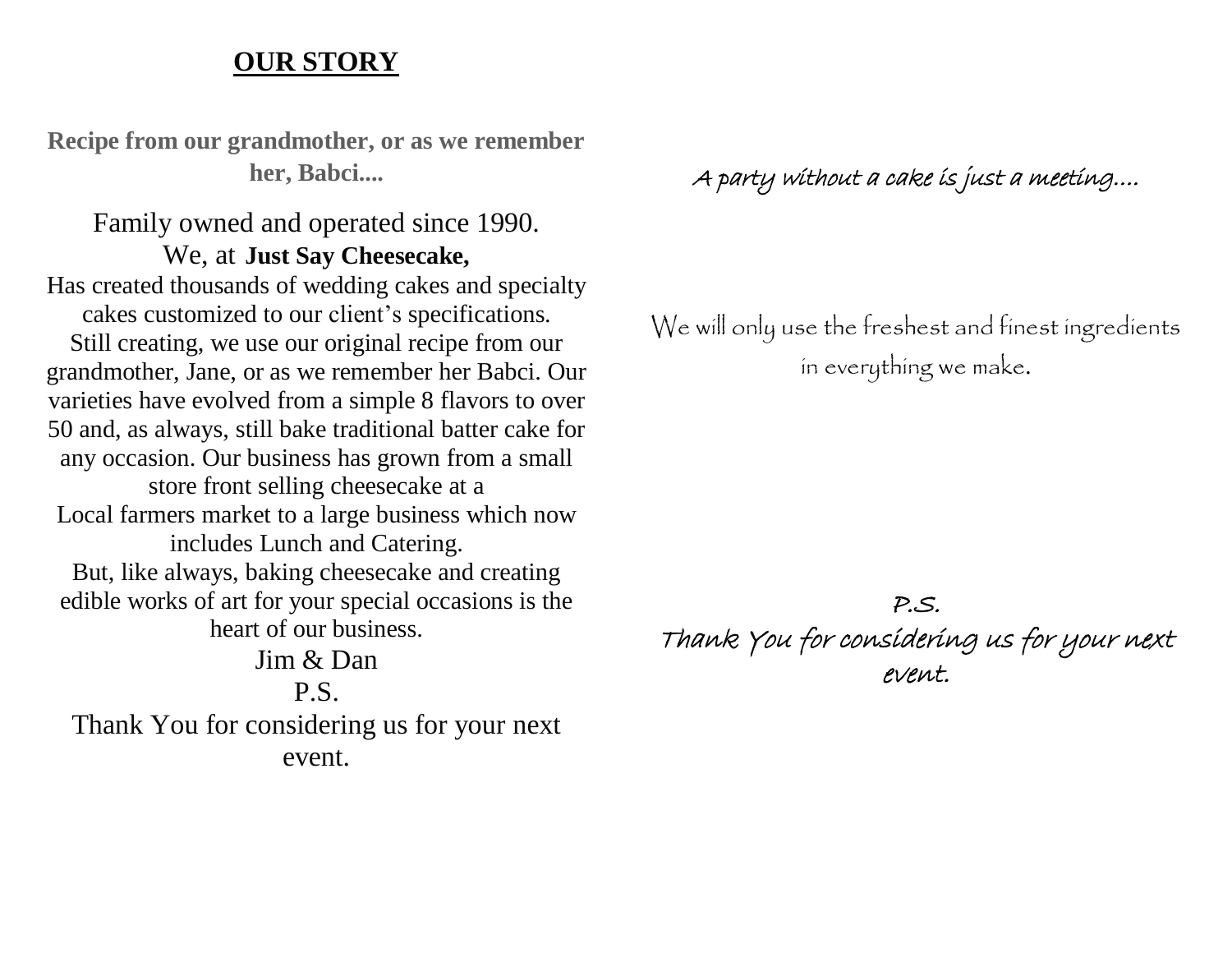*Full Service Catering as Well as Hot Drops available at your location or one of ours.*

*Banquet Facilities Available at:*

*Buducci's Event Center 570 East Robinson Street North Tonawanda NY 14120 716-694-6530*

*Rescue 5 1241 Strad Avenue North Tonawanda NY 14120 716-534-0560*

*Alder Creek Banquet 7113 Nash Road North Tonawanda NY 14120 716-243-2784*

*Deposit due on booking, Sales tax and 20% Service Charge will be added to the bill. Final count and Menu due 1 week prior Balance Due 48 hours before event.ls for any event available: Ex. Linen, Dishes, serving items, Tents, Dance Floors etc…*



#### *Sitdown Entrees*

*Included with all entrees: Choice of juice, Freahly brewed coffee or tea.*

*Cinnamon French Toast*

*with warm Maple syrup and Crisp Bacon…..\$10.95*

#### *Fluffy Scrambled Eggs*

*with Home Fries, Bacon or Sausage and Assorted Pastaries…\$10.95*

#### *Eggs Benedict*

*a pair of english muffins layered with a poached egg and canadian bacon topped with hollandaise sauce. Breakfast potatoes and pastries*

*\$12.95*

#### *Sunrise Buffet*

*\$12.95 Selection of juices Fresh Scrambled eggs French Toast or Pancakes Home Fried Potatoes Crisp Bacon and Sausage Assorted Pastries Coffee and tea*

*Fruit Bowl…..\$2.00 pp Chicken ala King with Biscuts….\$2.95 pp Sliced Roast Beef…..@2.95 pp*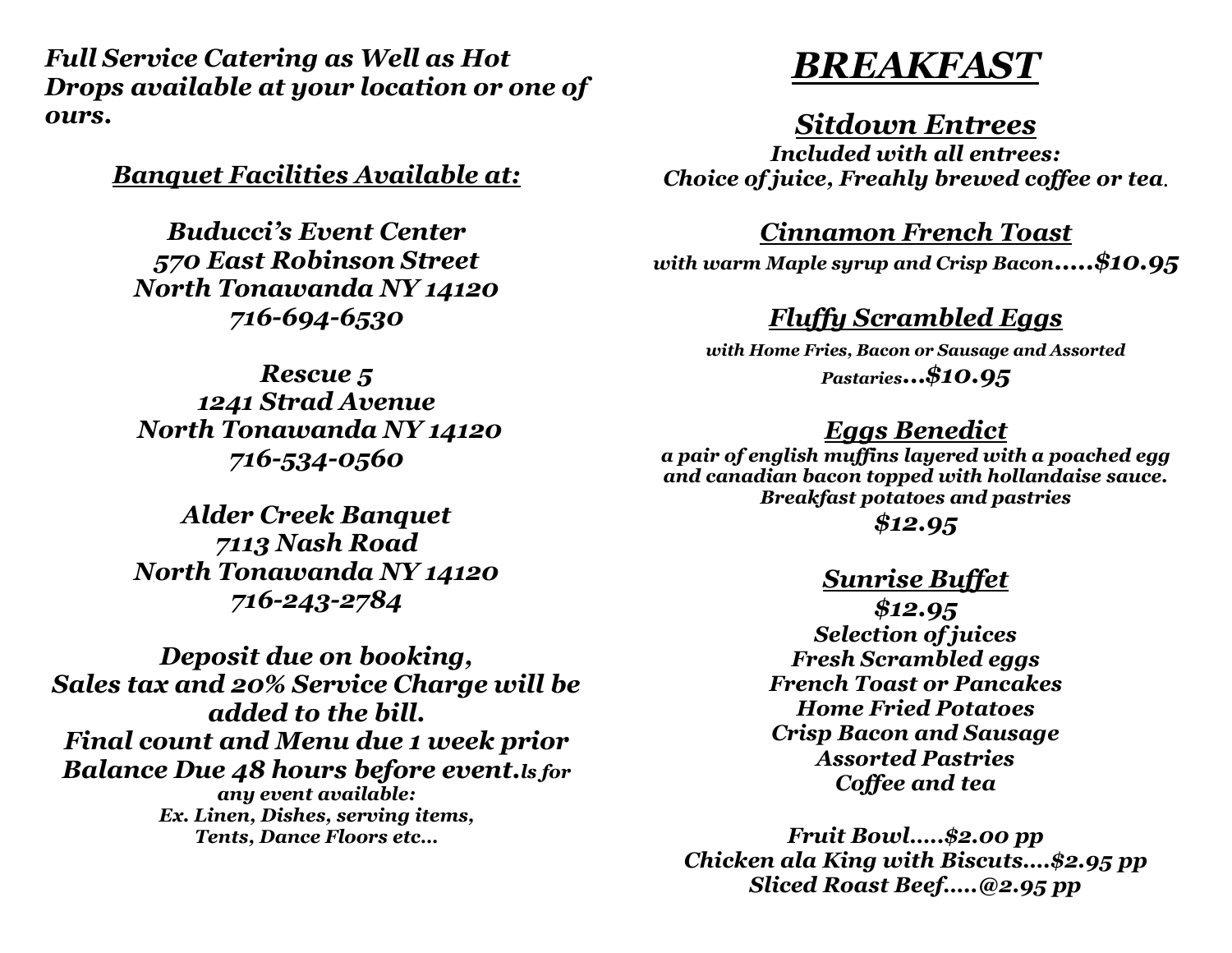## *Luncheon & Shower Party*

#### *Sit down*

*Includes House Salad, Potato, vegetable, and Dessert Slow Roasted Prime Rib of Beef……. \$18.95 Roasted Loin of Pork …. \$14.95 Roast Sirloin of Beef…. \$14.95 Pot Roast with root vegetables…. \$14.95 Filet Mignon 6oz…. \$21.95 Stuffed Chicken Breast…. \$15.95 Fresh Salmon with Dill Sauce…. \$18.95 Cold selections*

*Chicken Salad served in a ½ Pineapple……15.95 Chicken Caesar Salad …. \$12.95 Portabella Mushroom Salad…. \$12.95*

## *Family Style*

*House Salad Potato Pasta Vegetable Choice of 2 Meats Roast Beef, Baked Chicken, Pork Chops, Turkey, Ham, Meatballs or Sausage Dessert Coffee and tea \$15.95*

## *Lunch Buffet*

*House Salad Potato Pasta Vegetable Choice of 2 Meats Roast Beef, Baked Chicken, Pork Chops, Turkey, Ham, Meatballs or Sausage Dessert Coffee and tea \$14.95*

## *Hors d'oeuvres*

(Per 50 pieces)

*Shrimp Scampi………. \$85.00 Clams Casino…………. \$75.00 Stuffed Mushrooms…\$55.00 Chicken Satay………..\$65.00 Assorted Cold Canapes\$40.00 Cocktail Franks in sauce\$30.00 Mini Quiche……………\$45.00 Deviled Eggs…………..\$40.00 Grilled Cheese w/ Tomato Soup \$50.00 Bacon Wrapped Scallops. \$75.00 Swedish Meatballs………. \$50.00 Eggrolls………………………\$55.00 Chilled Shrimp Cocktail... Market Price Pierogi………………………. \$65.00 Pork Belly w/ Asian Slaw...\$85.00*

*If we missed your favorite, just ask, and we will try to accommodate you as best we can.*

*Add extra Meat \$2.25*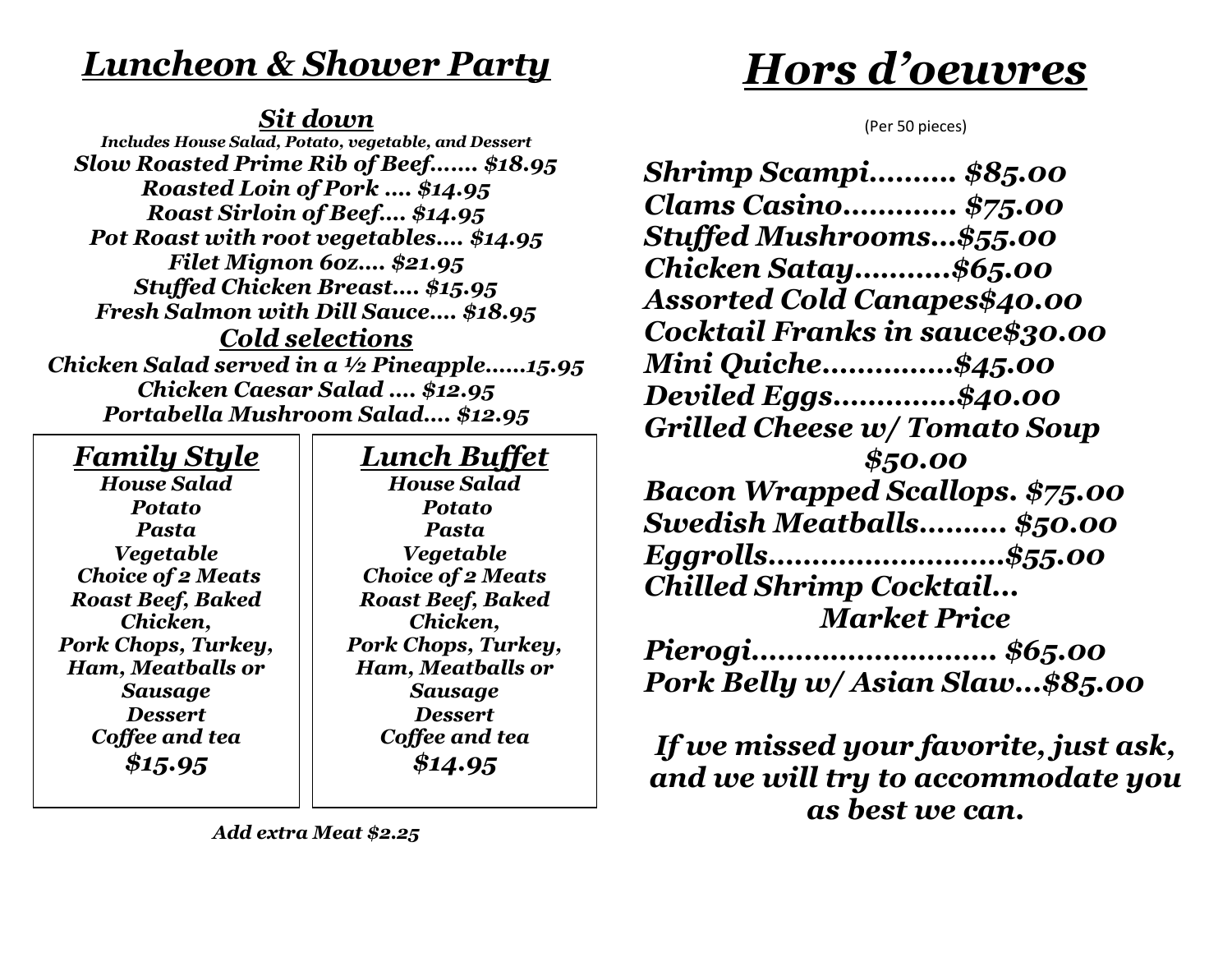## *Hors d'oeuvres Stations*

#### *Cheese and Fruit Display*

*Imported and domestic Cheeses, Fresh Fruit, Hummus and Bruchetta Served with Crackers and Pita*

*\$5.00*

### *Antipasto Station*

*Salami, Prosciutto, Pepperoni, Asstorted Olives, Artichock Hearts, Wedges of sharp Provolone Cheese and Asiago Cheese, Tomato Wedges and other Italian Delights*

*\$6.00*

## *Iced Jumbo Shrimp Display*

*Served with Cocktail sauce and Lemons \$ Market Price per 50 Pieces*

### *Salad Station*

*Tossed mixed Greens, Pasta, and Caesar Salad*

*\$4.00*

## *Mashed Potato Bar*

*Mashed Potatoes with topping of Bacon, Cheese, Sour Cream and Gravy.*

*\$5.00* 

## *Carving Station*

*Served with rolls and assorted condiments Carved Roast Beef…..\$5.95 Roasted Turkey…..\$4.95 Rack of Lamb…..\$9.95 Tenderloin of Beef…..\$9.95*

*Pasta Station Penne with Marinara and Alfredo sauce*

*\$4.95*

## *Dessert Station*

*Cheesecakes, peanut butter pie, eclairs, chocolate ganache*

## *High Tea*

*Choice of 2 Teas (Ex. English Breakfast & Herbal)*

*Tea Sandwiches*

*Chicken Salad on Croissant Egg Salad on 8 Grain Cucumber on White*

*Main*

*Strawberry Salad w/ grilled chicken Or Quiche with a side salad*

*Dessert*

*Mini Cheesecakes Mini Éclairs Scones Cream Puffs Cookies*

*\$16.95*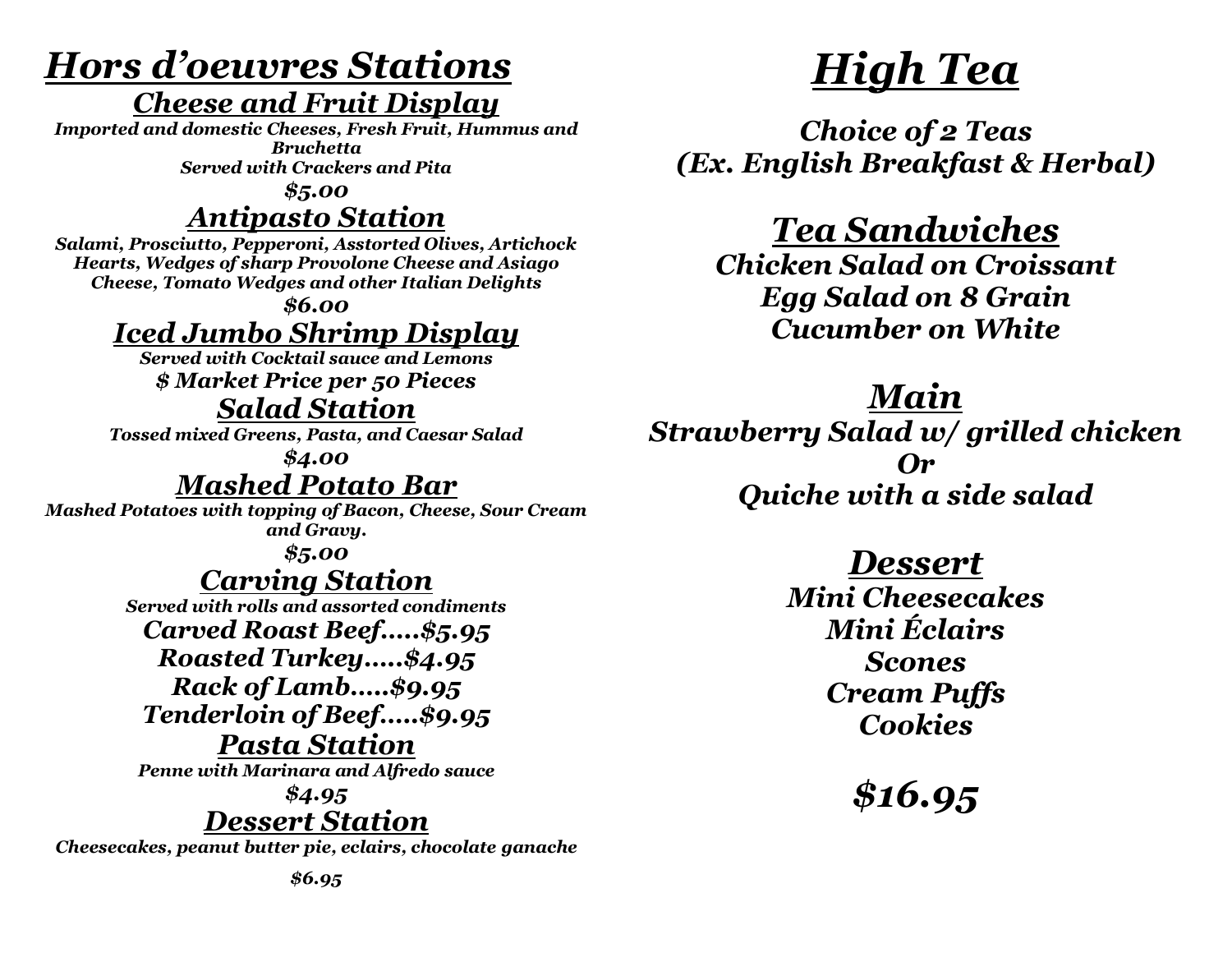## *Buffet Dinner*

*Soup or Salad* **(Served individually)**

### *Choice of 2 meats*

*Roast Beef, Meatballs Chicken, Turkey, Breaded Pork Chops, Roast Pork, Baked Ham, Italian or Polish Sausage*

#### *Choice of 2 Starches*

*Mashed Potatoes, Au Gratin, Scalloped, Roasted Potatoes, Rice Pilaf, Pasta or Bread Stuffing*

### *Choice of 2 Vegetables*

*Mixed Vegetables, Broccoli and or Cauliflower, Green Beans, Candied Carrots, or Sweet and Sour Cabbage*

> *Rolls and Butter Coffee and Tea Dessert \$16.95*

## *Cocktail Party Package*

*Assortment of Fresh Fruit & Cheese with Crackers, Bruchetta, Hummus with Pita*

*Sweet and Sour Meatballs*

*Potato and Cheese Pierogi*

### *Caesar Salad Station*

*Chopped Romaine with a creamy Caesar dressing, Croutons and Parmesan Cheese*

#### *Pasta Station*

*Pasta with Marinara and Alfredo Sauce*

#### *Mashed Potato Bar*

*Cheese, Bacon, Sour Cream to make a loaded mashed potato*

### *Hand Carved Roast Beef and*

*Roasted Turkey With rolls, Horseradish and Cranberry Mayo*

#### *Dessert Station*

*Assorted Cheesecakes, Turtle pie, Peanut Butter pie, and Chocolate Ganache*

*Extra Meat \$ 2.25 Carved Meat \$2.95 Includes Cheese and Fruit before Dinner*

*\$18.95 per person*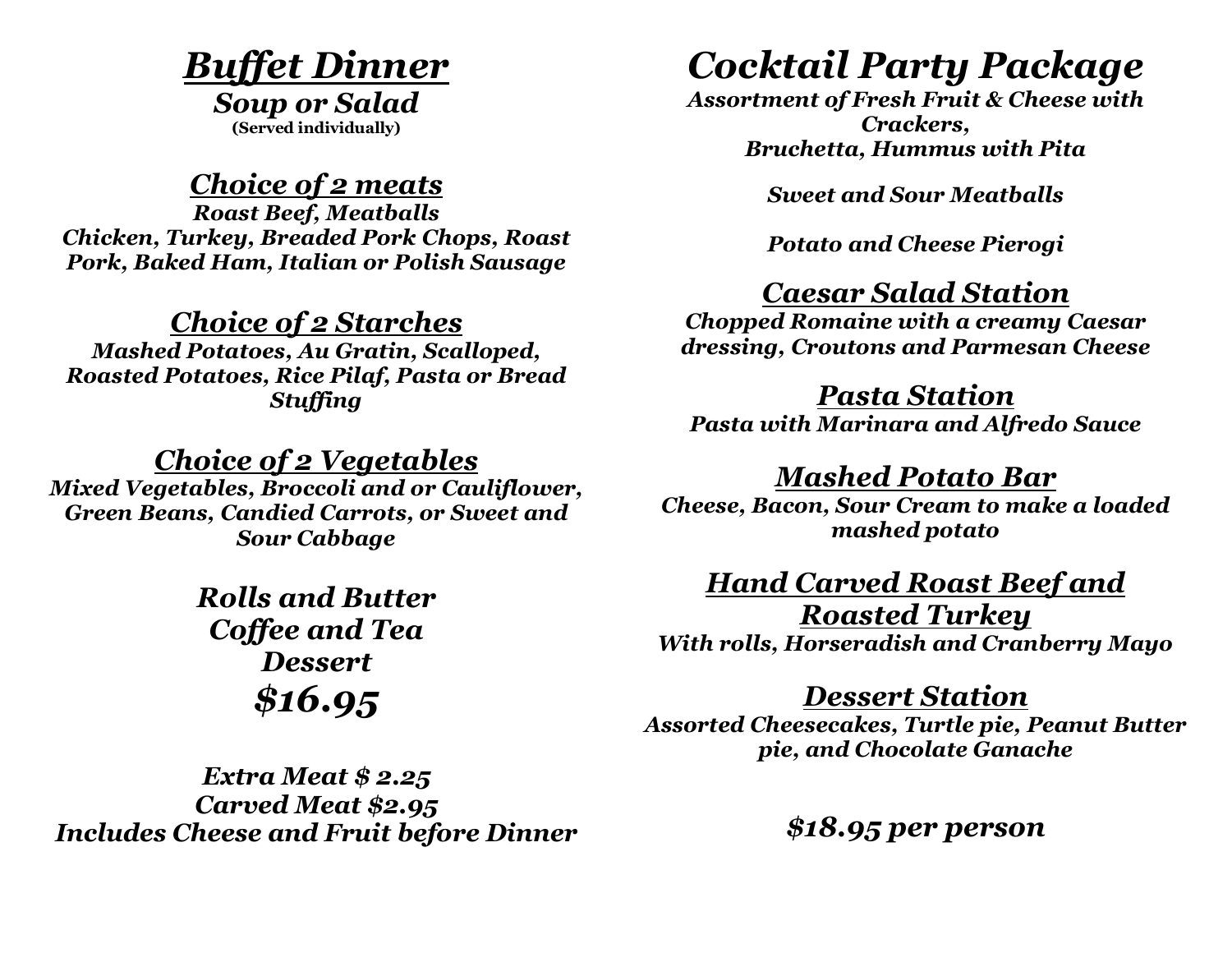## *Club Sit Down Dinner*

*Cheese and Fruit One passed hot hors d'oeuvre*

*For cocktail hour*

*Soup*

*Chicken Noodle, Cream of Broccoli, Italian Wedding or Minestrone*

#### *Salad*

*House or Caesar Dinner to consist of* 

*(Combination Plate) A cut of the finest Tenderloin paired with: Stuffed Chicken…..\$26.95 Grilled Salmon…..\$28.95 Stuffed Shrimp or Crab Cake…..\$30.95 Lobster Tail…..\$56.95*

> *Potato Vegetable Rolls and Butter*

*Dessert Buffet Coffee and Tea*

## *Deluxe Buffet Dinner*

*Cheese and Fruit before Dinner One passed hot hors d'oeuvres Soup Chicken Noodle, Cream of Broccoli, Italian Wedding or Minestrone*

### *Salad*

*House or Caesar* (The above served individually)

*Buffet Includes:*

*Choice of Potato Choice of Pasta Carved Prime Rib of Beef* Or

## *Carved Tenderloin of Beef*

*2 more Choices of Meat 2 Vegetables*

> *Rolls and Butter Coffee and Tea*

*Dessert Buffet \$28.95*